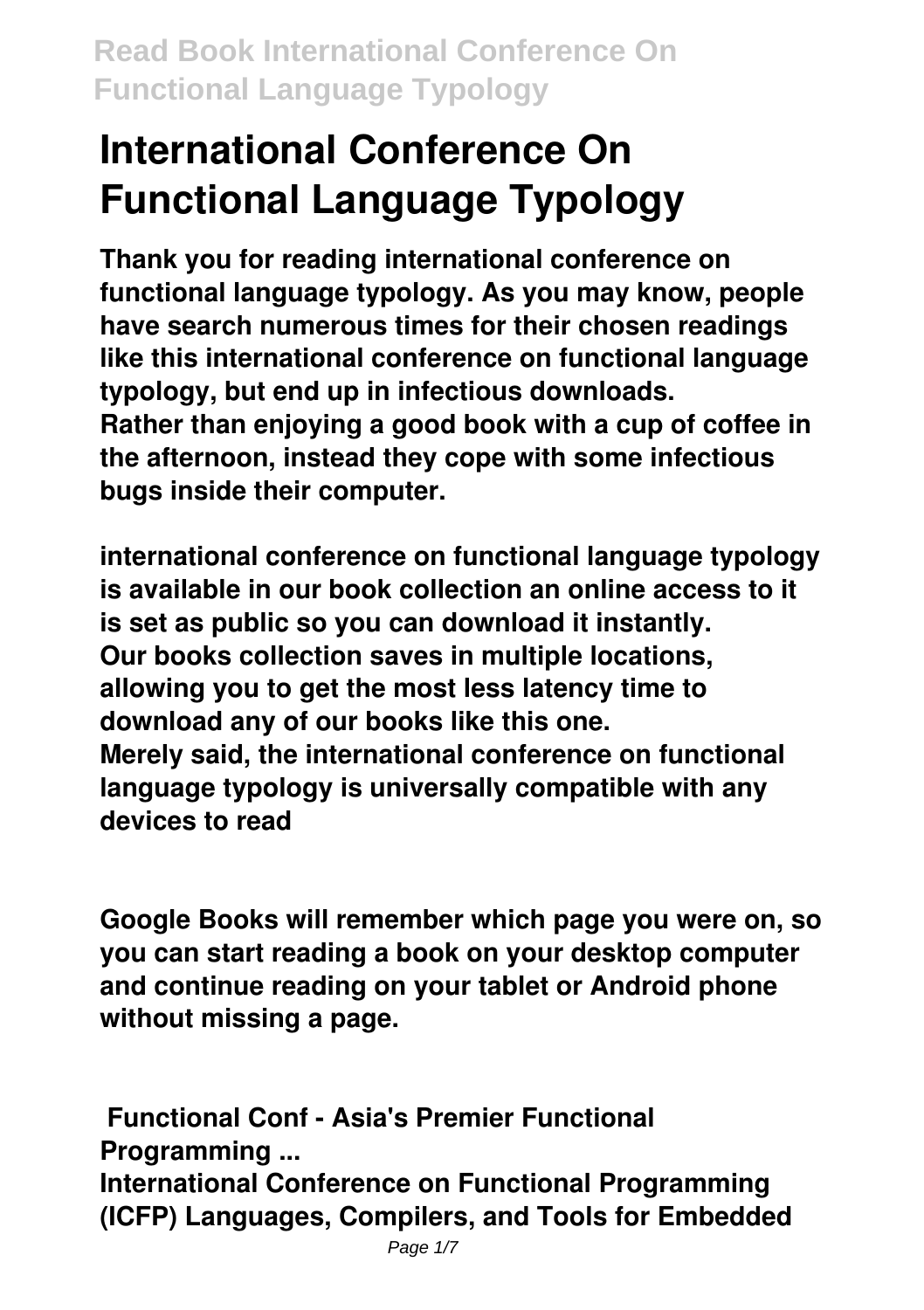**Systems (LCTES) Principles and Practice of Parallel Programming (PPoPP)**

**ICFP Programming Contest 2018**

**18th European Systemic Functional Linguistics Conference & Workshop, July 20-22 2006, Gorizia (Trieste), Italy ; 17th European Systemic Functional Linguistics Conference & Workshop, Aug 1-4, 2005, Kings College London, England. 16th Euro-International Systemic Workshop, July 28-31, 2004, Miraflores del la Sierra, Madrid, Spain.**

**Past Systemic Conferences - About ISFLA 2015 International Conference on Functional Analysis (ICFA 2015) will be held from July 19 to 21, 2015 in Shanghai, China. This Conference will cover issues on Functional Analysis. It dedicates to creating a stage for exchanging the latest research results and sharing the advanced research methods.**

#### **Browse Current Conferences**

**The ACM SIGPLAN International Conference on Functional Programming ( ICFP) is an annual academic conference in the field of computer science sponsored by the ACM SIGPLAN , in association with IFIP Working Group 2.8 (Functional Programming). The conference focuses on functional programming and related areas or programming languages , logic , compilers and software development .**

**International Conference on Functional Programming - Wikipedia The conference provides a forum for researchers and developers to hear about the latest work on the design,** Page 2/7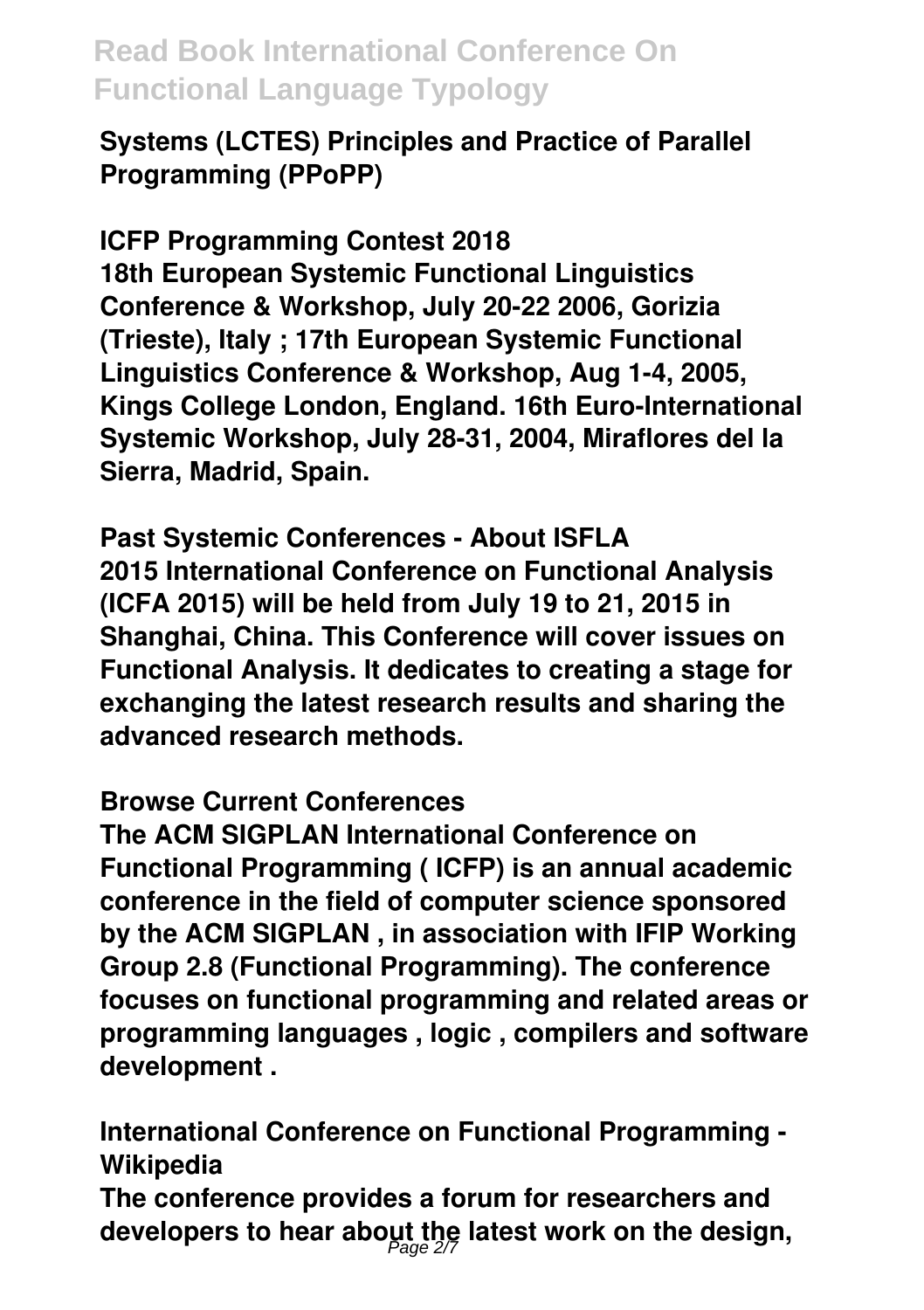**implementations, principles, and uses of functional programming. The conference covers the entire spectrum of work, from practice to theory, including its peripheries.**

**International Conference on Functional Programming - Multi ...**

**An online calendar of academic and professional conferences worldwide. Organizers can add their events to our listings for free. Subscribe to receive alerts.**

#### **About Conference | AAAFM**

**About the Conference. Functional programming (FP) has been a hot research topic for over three decades now. However, in the last five years, driven by the need to build massively concurrent systems and to handle bigdata in smarter ways, diverse companies - ranging from tech start-ups to financial institutes - are rapidly adopting FP concepts.**

#### **The International Conference on Functional Programming**

**The ACM SIGPLAN International Conference on Functional Programming is an annual academic conference in the field of computer science sponsored by the ACM SIGPLAN, in association with IFIP Working Group 2.8. The conference focuses on functional programming and related areas of programming languages, logic, compilers and software development. The ICFP was first held in 1996, replacing two biennial conferences: Functional Programming and Computer Architecture and LISP and Functional Programming. Th**

**SIGPLAN: Programming Languages** Page 3/7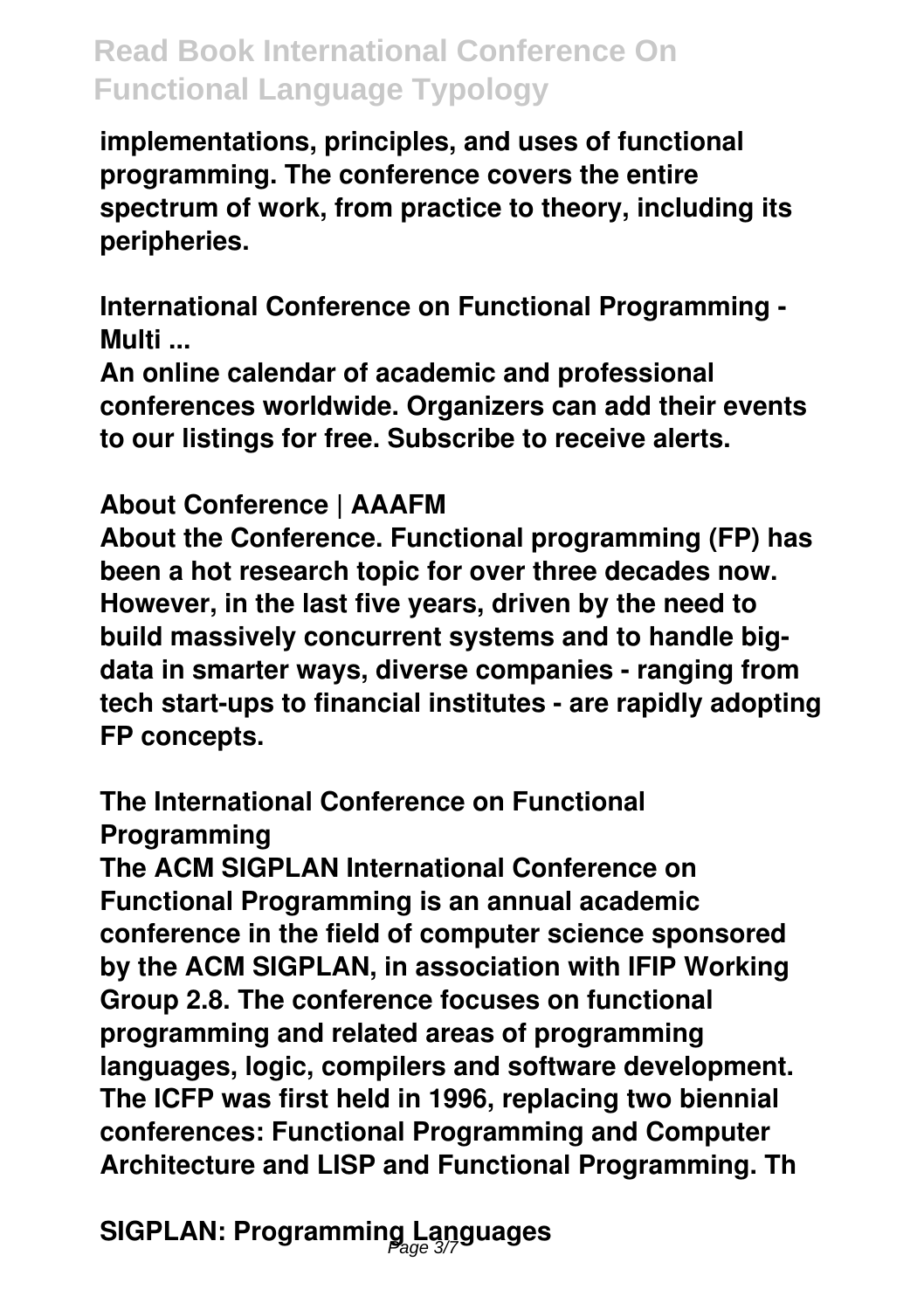**Conferences accepting a broad range of topics from theoretical computer science, including algorithms, data structures, computability, computational complexity, automata theory and formal languages: . FCT – International Symposium on Fundamentals of Computation Theory FOCS – IEEE Symposium on Foundations of Computer Science; ICALP – International Colloquium on Automata, Languages and ...**

**ICFP 2019 : International Conference on Functional Programming**

**International Conference on Languages and Systemic Functional Linguistics aims to bring together leading academic scientists, researchers and research scholars to exchange and share their experiences and research results on all aspects of Languages and Systemic Functional Linguistics. It also provides a premier interdisciplinary platform for researchers, practitioners and educators to present and discuss the most recent innovations, trends, and concerns as well as practical challenges ...**

**The International Conference on Functional Programming**

**\* real-world constraints that created special challenges for an implementation of a functional language or for functional programming in general An Experience Report is distinguished from a normal PACMPL issue ICFP paper by its title, by its length, and by the criteria used to evaluate it.**

**ICFP (International Conference on Functional Programming ...**

**International Conference on Functional Language** Page 4/7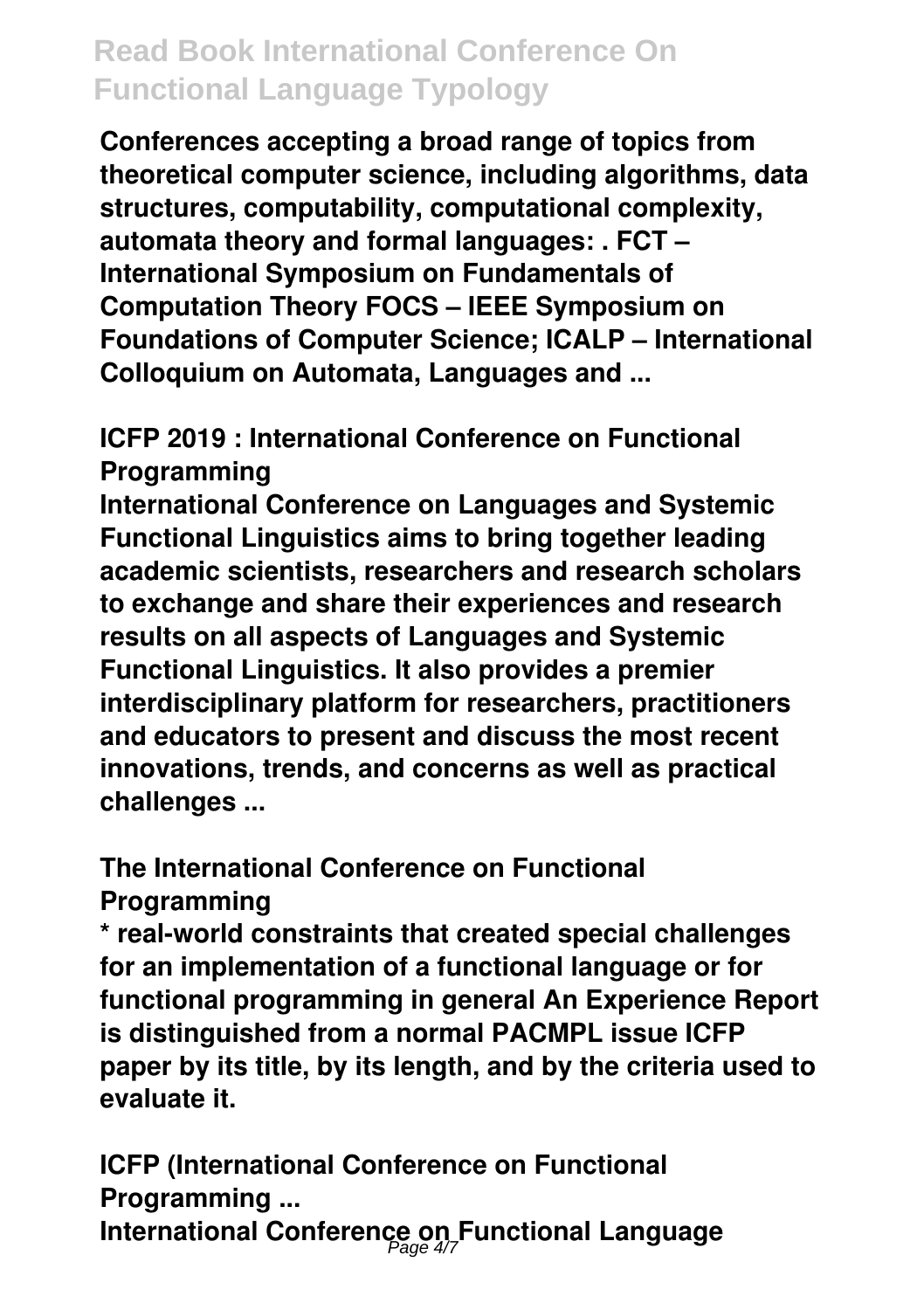**Typology Martin Centre for Appliable Linguistics, Shanghai Jiao Tong University 12-16 December 2015 It is now a little over a decade since the publication of Caffarel et al.'s Language Typology: a functional perspective – a book which drew together papers based on workshops and seminars focusing on the description of languages other than ...**

**Academic Events Worldwide | Conal Conference Alerts The ICFP Programming Contest 2018 is the 21st instance of the annual programming contest series sponsored by the ACM SIGPLAN International Conference on Functional Programming. The contest will start at Friday 20 July 2018 16:00 UTC.**

#### **ICNMF2019**

**VII World-Conference on Pluricentric Languages and their Non-Dominant Varieties | III International Conference of the UNESCO Chair on Language Policies (7th WCPCL) - Call for papers [Florianópolis, Brazil] [06-Jul-2020 - 08-Jul-2020]**

**List of computer science conferences - Wikipedia Although Non-Functional Requirements (NFRs) have been present in many software development methods, they have been presented as a second or even third class type of requirement, frequently hidden inside notes and therefore, frequently neglected or forgotten.**

**Non-functional requirements | Proceedings of the 24th ... Welcome to ICNFM2019. 2019 2 nd International Conference on novel functional materials (ICNFM2019) will be held on Nov. 8-9, 2019 in Shang Hai,China. ICNFM2019 aims to bring together leading academic** Page 5/7